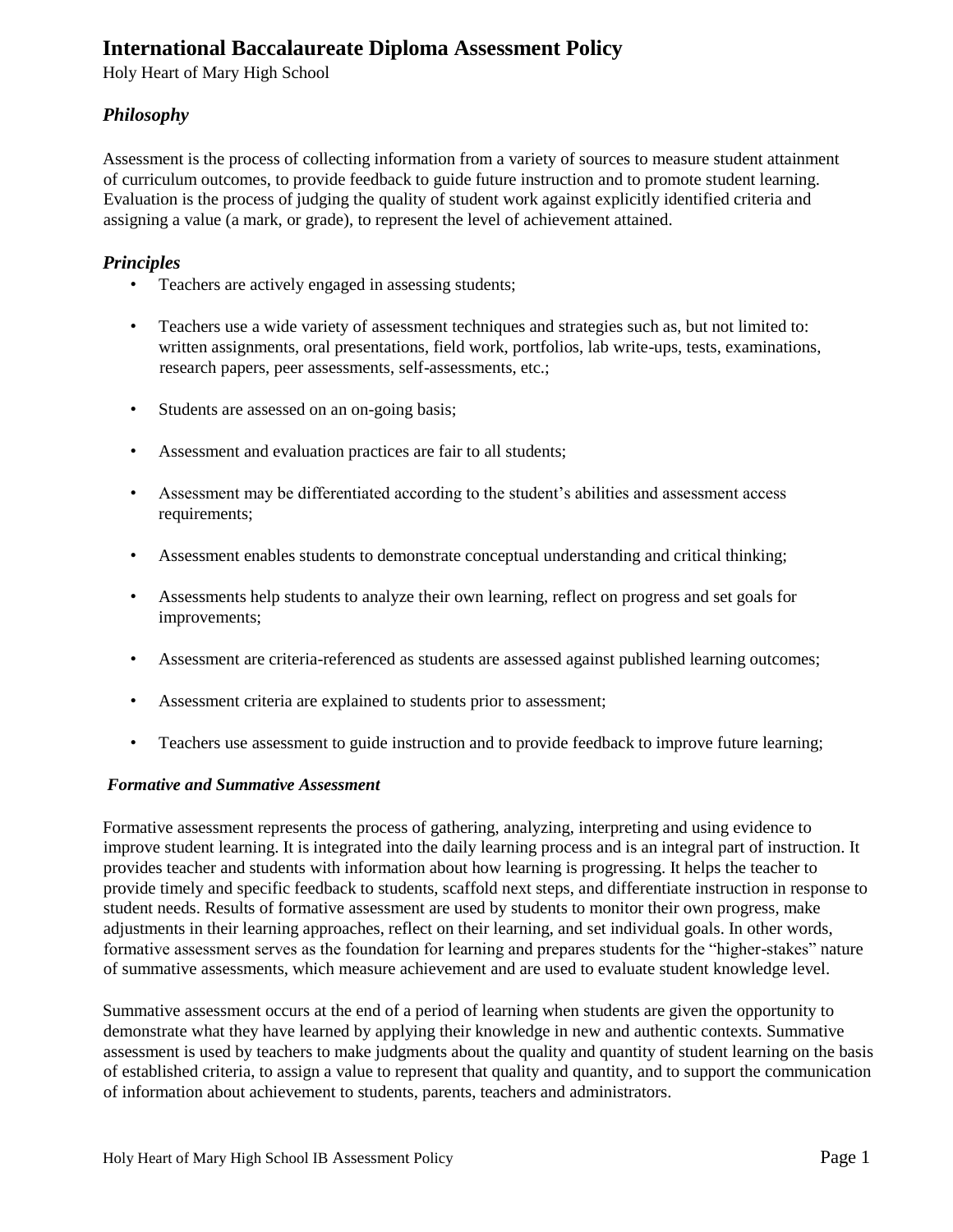## *Assessment Practices*

IB teachers at Holy Heart of Mary High School adhere to these assessment practices:

#### *Planning for assessment*

- IB subject area teachers plan their courses with the IB Diploma Program outcomes, assessment criteria and final exams in mind.
- IB teacher design courses so that students' current knowledge and experience are assessed before the introduction of new learning.
- IB teachers collaboratively create and publish a timeline for internal and external IB requirements to help students plan ahead and manage their workload.

#### *Assessment strategies*

- Assessment in the IB Diploma Program is criterion-related, allowing student achievement to be judged against clearly defined pre-determined descriptors.
- IB teachers use a broad range of formal and informal assessment strategies throughout their course to allow students to demonstrate their learning.
- IB teachers provide students with multiple opportunities throughout the course to reflect upon their achievement based upon meaningful feedback.
- IB teachers design assessment tasks that allow students to achieve at the highest levels in both familiar and unfamiliar contexts.
- IB teachers design formative assessment tasks that prepare students for success on their IB summative assessments.

#### *Feedback and reporting on assessment*

- IB teachers provide students with rubrics that define expectations for assessment tasks and align with subject area criteria.
- IB teachers provide students with exemplars to illustrate high levels of achievement on assigned tasks.
- IB teachers use various methods to provide students with accurate and prompt feedback about their current levels of achievement and ways they need to do to improve.
- IB teachers record and report assessment using a secure online grade book, *Pearson PowerSchool*, that is accessible to students and parents at all times.

### *Analysis of assessment*

- IB subject area teachers standardize their grading to ensure accuracy of interpretation of assessment criteria.
- IB teachers use assessment data to set goals that address students' learning needs, plan curriculum and drive instruction.
- IB teachers regularly review assessment practices.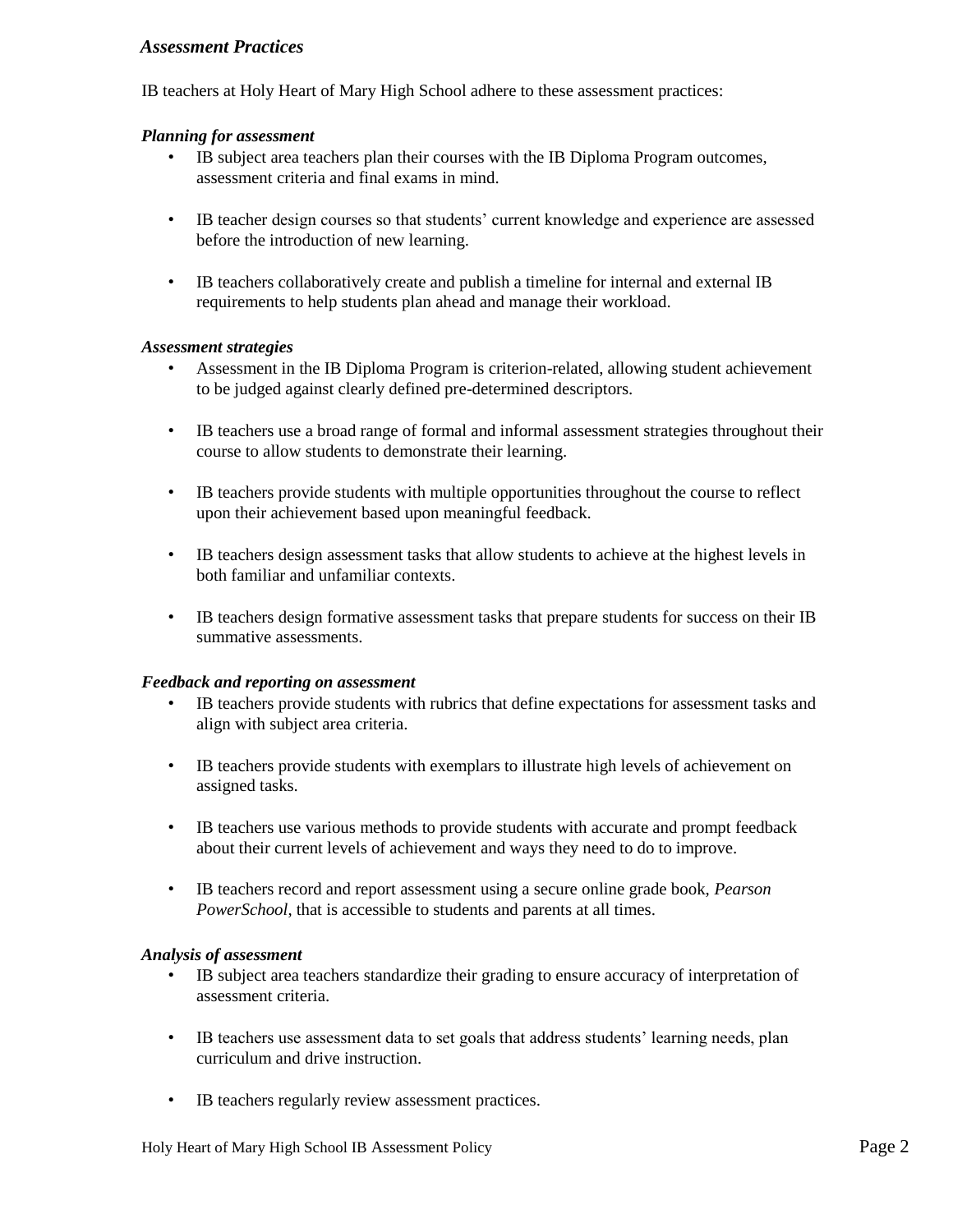### *IB Internal, External and School-based Assessments*

The IB Diploma Program employs two types of summative assessment to determine the student's final IB grades: Internal and External Assessments. Subject teachers are well informed of the detailed IB policies that describe the conditions under which these assessments must be administered. As well, IB students receive significant instruction and practice throughout their courses in order to effectively prepare for these challenging tasks.

The IB Internal Assessments (IA) provide students with opportunities to show mastery of skills outside of final examinations and reflect the student's summative achievement rather than an average of formative marks. The principle aim of conducting internal assessment is to evaluate student achievement against those outcomes that do not lend themselves to external written exams. These IA components are marked by the IB teacher before they are moderated by an external moderator. Examples of Internal Assessments are science courses practical work, language oral interviews, and historical investigation. IB final exams are the major component of external assessment utilized in the IB as a great deal of reliability is provided by standardized examination external marking. Other work such as the Extended Essay, English Written Assignment, ToK essays and Music Investigations are also externally assessed by IB examiners.

In addition to the IB internal and external assessments, IB at Holy Heart of Mary teachers utilize school-based student assessments that are essential for student success and contribute to the students' report card marks. These marks are based on unit and cumulative tests using past IB exam questions, practice exams, and in class and homework assignments modeled on IB assessments, etc. These school-based assignments may be evaluated on a 1-7 score based on IB grading criteria and mark bands. However, the report card grade each student earns in a particular IB course is not tied directly to the marks earned on the formal IB assessments, but is reflective of work completed in preparation for those summative assessments. The methods as outlined below support our school-based assessment practices.

The IB Diploma Program at Holy Heart of Mary High School subsumes these school-based interventions to nurture student responsibility regarding submission of major assignments and unit tests and to provide information to parents in order to help maximize student achievement.

- IB teachers will clearly outline all assigned work to students in class and due dates noted.
- Students will be notified at least five days prior to writing a unit test or having a major assignment due.
- All tests and major assignments will be posted on our online school website Assessment Board.
- Teacher name, test date/assignment due date and topic will be noted on the Assessment Board.
- Absenteeism shall not exempt students from missed assessments or tests. Upon return to school, arrangements shall be made to address the missed assessment. If a student misses a test, the IB teacher will add the value of the missed assessment onto another evaluation (midterm, final, etc.). The form and timing of the assessment will be determined by the teacher. In extreme circumstances, an alternate assessment or exemptions may be granted in consultation with parents, teachers, and administration. (Note: This applies to all forms of assessment except mid-year and junior year final exams.)
- Late submission of a major assessment the teacher shall implement the following interventions:
	- o Conference with the student to determine the reason for not meeting the deadline and determine a new due date when the assignment or alternate assessment can be submitted;
	- o If the second due date is not met by the student, the teacher shall make contact with the parents;
	- o If after contact with the parents, the major assessment is not submitted, then the teacher will use professional judgment to determine the appropriate response. Assigning a zero for work not submitted may occur in the absence of other evidence of learning.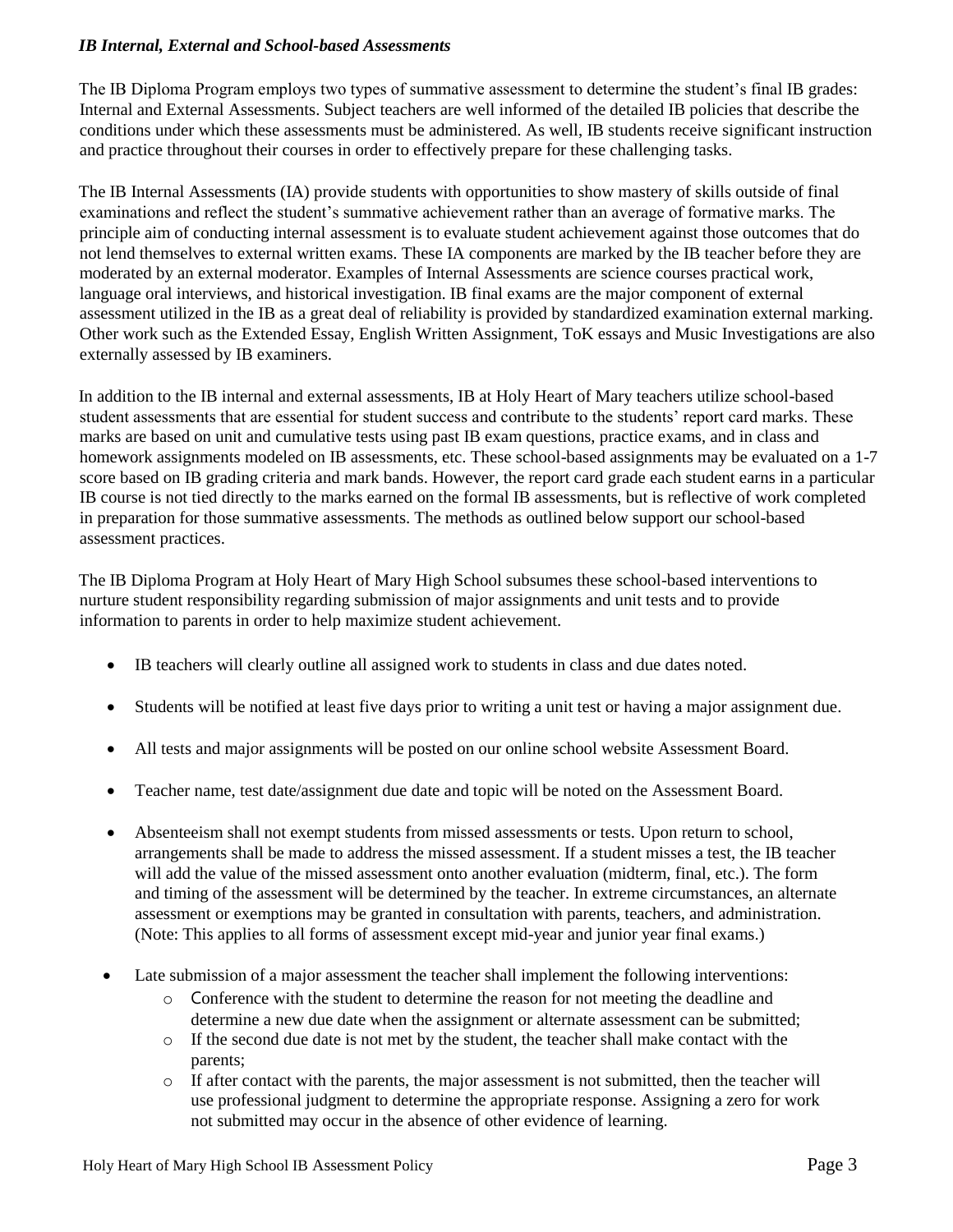- Final assessments shall be graded as follows: any student passing a comprehensive final exam shall receive the mark achieved on the final exam if the mark is higher than the combined exam and term mark in that course.
- Final grades shall be determined by considering all evidence of learning, as averaging shall not be used as a sole indicator of a student's level of attainment of the course outcomes. For example, outliers may be omitted if there is clear evidence of student growth relative to the course outcomes.
- Homework is a significant tool that contributes to the student's successful mastery of topics taught in class, achievement of course outcomes and grades. It is highly recommended that IB students spend some time each night working on each of their IB subjects. A good rule of thumb is for IB Diploma students to expect up to 15 hours of homework per week. The amount of time will vary depending on course workloads at different times in the year and the nature of the homework tasks.

# *Reporting IB Grades*

IB course evaluation and student achievement is communicated throughout the academic year via a variety of methods. In September, IB course curriculum outcomes and assessment practices are communicated through course descriptions provided to students. In September, a curriculum evening is held to inform parents about course outcomes and assessment practices. Parent-teacher interviews sessions are held once each semester. The presence of a parent at these sessions is strongly recommended as a private 10-minute meeting time is allotted to a parent to conference with individual IB teachers to discuss the student's progress. As needed, teachers consult with parents on an individual basis via email, phone, or face-to-face meetings.

IB course grades, based on school-based assessments, are reported to students and their parents on an ongoing basis through the use of password protected online accounts on Pearson PowerSchool. Report cards are distributed to students and parents at least twice a semester and monthly progress reports from PowerSchool are printed for parents. These report cards provide IB students with a provincial grade and an IB grade of 1 to 7 for each IB course as well as a grade for any provincial courses the student is enrolled in.

| <b>IB Grading Scale</b>                                 |                                                                                     |                                                                  |  |  |  |  |  |  |
|---------------------------------------------------------|-------------------------------------------------------------------------------------|------------------------------------------------------------------|--|--|--|--|--|--|
| Subjects are marked according<br>to the following scale | The ToK course and extended<br>essay are grades according to the<br>following scale | <b>NL Provincial Grade</b><br><b>Adjustments for IB Courses*</b> |  |  |  |  |  |  |
| 7 - Excellent Performance                               | $\bf{A}$ - Excellent                                                                | $7 - 97 - 100$                                                   |  |  |  |  |  |  |
| <b>6</b> - Very Good Performance                        | $\mathbf{B}$ - Good                                                                 | $6 - 93 - 96$                                                    |  |  |  |  |  |  |
| <b>5</b> - Good Performance                             | $C$ - Satisfactory                                                                  | $5 - 85 - 92$                                                    |  |  |  |  |  |  |
| 4 - Satisfactory Performance                            | <b>D</b> - Mediocre                                                                 | $4 - 72 - 83$                                                    |  |  |  |  |  |  |
| <b>3</b> - Mediocre Performance                         | $E$ - Elementary                                                                    | $3 - 61 - 71$                                                    |  |  |  |  |  |  |
| 2 - Poor Performance                                    | $N - No$ grade                                                                      | $2 - 50 - 60$                                                    |  |  |  |  |  |  |
| 1 - Very Poor Performance                               |                                                                                     | $1 - 0 - 49$                                                     |  |  |  |  |  |  |

Marks in IB courses are reported using the International Baccalaureate 1 - 7 marking scale as described below. The 1-7 marks are based on the IB standardized criteria on levels of achievement in each course.

\*Grade equivalencies in all Canadian provinces were consulted, and these were determined based on the median. They follow those established by the *IB Schools of Ontario*.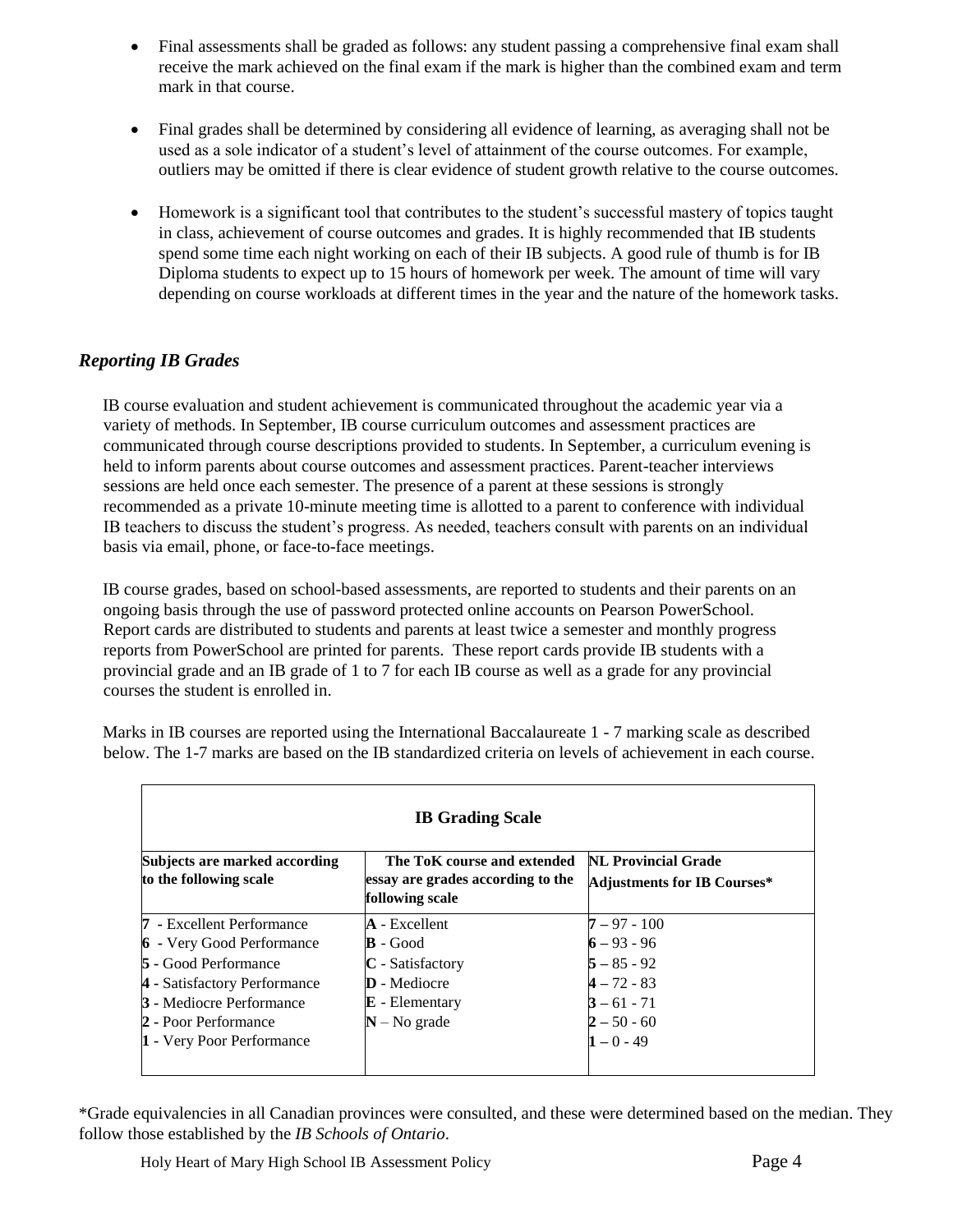The final IB scores, received during in July of senior year, are based on the IB internal and external assessments, not on school-based assessments. Students are notified of their final IB marks in early July through access to a secure IB website. Requests are made to the IB Coordinator in the early spring for official IB results to be sent directly from the IBO to a university in July.

### *Earning the IB Diploma*

To achieve the IB Diploma Program students must take one course in each of five academic groups: Language A1, Second Language, Individuals and Societies, Experimental Sciences, and Mathematics. They must also take a sixth course, either an Arts course or additional course from one of the groups listed above and successfully complete the Theory of Knowledge (TOK), Extended Essay (EE) and Creativity, Action and Service (CAS) requirements.

Each one of the IB subjects is graded on a 1-7 scale. To determine diploma eligibility the marks in each of the six subjects are totalled. Combined performance in the Theory of Knowledge and the Extended Essay, which are marked on an A-E basis, contribute up to three (3) additional points to a student's total, according to the chart below.

|                |               | Theory of knowledge  |                      |                      |                      |                      |                      |  |
|----------------|---------------|----------------------|----------------------|----------------------|----------------------|----------------------|----------------------|--|
|                |               | Grade<br>A           | Grade<br>в           | Grade<br>c           | Grade<br>D           | Grade<br>Ε           | No grade<br>N        |  |
| Extended essay | Grade<br>A    | 3                    | 3                    | $\overline{2}$       | $\overline{c}$       | Failing<br>condition | Failing<br>condition |  |
|                | Grade<br>в    | 3                    | $\overline{2}$       | $\overline{2}$       | 1                    | Failing<br>condition | Failing<br>condition |  |
|                | Grade<br>C    | $\overline{2}$       | $\overline{2}$       | $\mathbf{1}$         | $\mathbf 0$          | Failing<br>condition | Failing<br>condition |  |
|                | Grade<br>D    | $\overline{2}$       | $\mathbf{1}$         | $\mathbf{o}$         | $\mathbf 0$          | Failing<br>condition | Failing<br>condition |  |
|                | Grade<br>E    | Failing<br>condition | Failing<br>condition | Failing<br>condition | Failing<br>condition | Failing<br>condition | Failing<br>condition |  |
|                | No grade<br>N | Failing<br>condition | Failing<br>condition | Failing<br>condition | Failing<br>condition | Failing<br>condition | Failing<br>condition |  |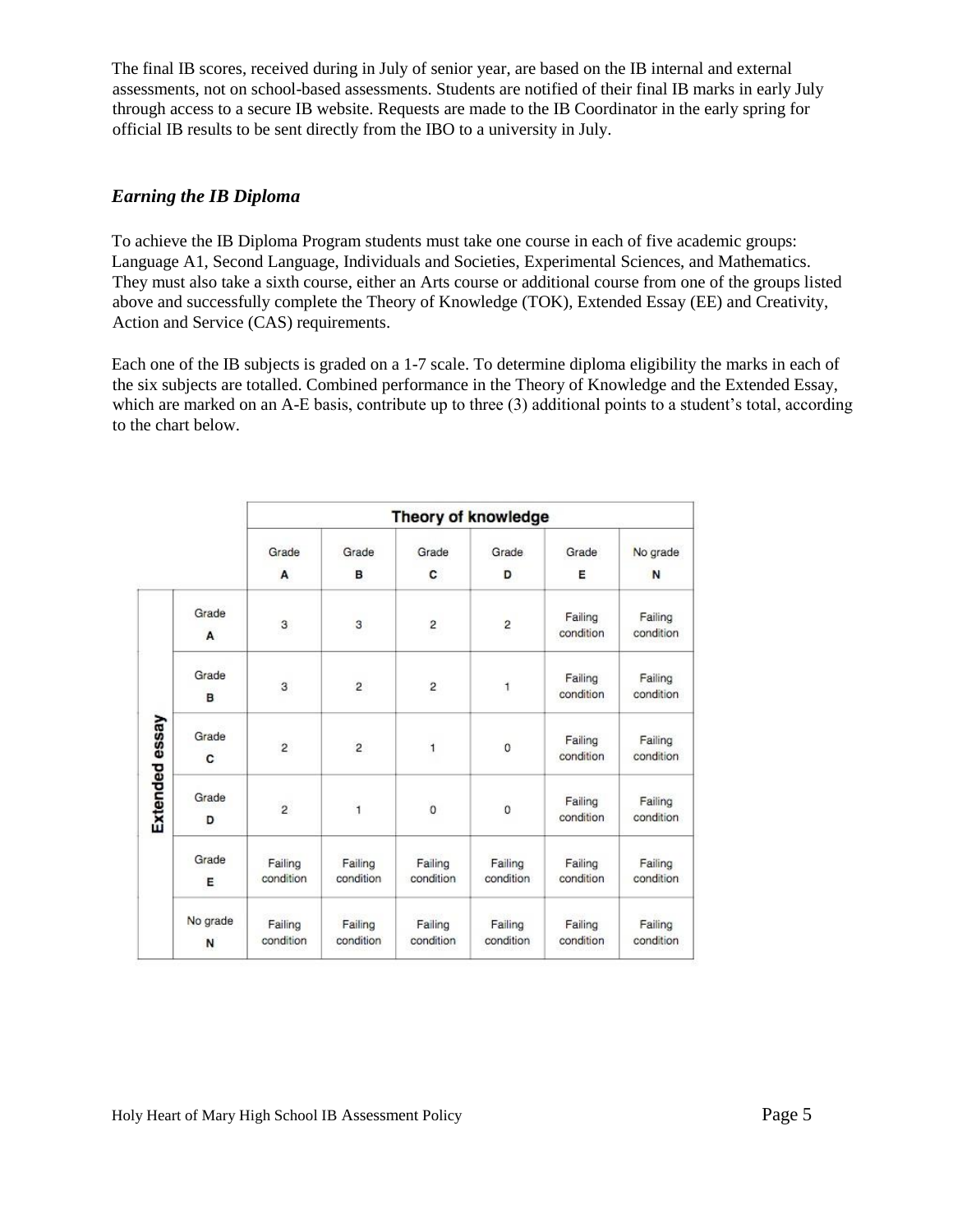Upon successful completion of the IB Diploma students can earn up to a maximum of 45 points. Each course completed in the six groups provides a maximum of seven (7) points plus an additional three (3) bonus points may be awarded for their combined performance on ToK and the extended essay. In order to receive an IB Diploma, a student must complete all assessment components for each of the six subjects and complete the TOK, EE and CAS requirements. A student must meet the following additional rules and requirements. a. CAS requirements have been met.

- b. The candidate's total points are 24 or more.
- c. There is no "N" awarded for theory of knowledge, the extended essay or for a contributing subject.
- d. There is no grade E awarded for theory of knowledge and/or the extended essay.
- e. There is no grade 1 awarded in a subject/level.
- f. There are no more than two grade 2s awarded (HL or SL).
- g. There are no more than three grade 3s or below awarded (HL or SL).
- h. The candidate has gained 12 points or more on HL subjects (for candidates who register for four HL subjects, the three highest grades count).
- i. The candidate has gained 9 points or more on SL subjects (candidates who register for two SL subjects must gain at least 5 points at SL).
- j. The candidate has not received a penalty for academic misconduct from the Final Award Committee.

A maximum of three examination sessions is allowed in which to satisfy the requirements for the award of the IB Diploma. The examination sessions need not be consecutive.

#### *Graduation Requirements Completed*

To satisfy provincial high school graduation requirements, throughout their high school years, IB students complete a combination of provincial courses and IB courses. (The NL Department of Education accepts all IB courses as equivalent to provincial credits.)

- Successful IB Diploma students will receive an IB Diploma and a NL High School Graduation Diploma
- Successful French Immersion IB Diploma students will receive an IB Diploma, a French Immersion Certificate, and a NL High School Graduation Diploma
- An IB Diploma student who fails to satisfy the requirements for the IB Diploma will be awarded certificates for individual subjects and, in combination with the successful completion of appropriate provincial requirements courses, a Newfoundland and Labrador High School Graduation Diploma.

# *Training of IB Teachers*

All IB teachers attend specialized IB professional development conferences or online workshops which provide training in the teaching and assessing of IB courses. Teachers receive comprehensive training to guide their instruction and to deliver the IB subject. They receive copies of previous IB exams, mark schemes, annual IB subject reports, and make connections with other IB teachers. Resources in the community are accessed and utilized such as additional subject specific training sessions with our retired IB teachers, consultation of IB subject guidelines, and use the IB Online Curriculum Centre. Where feasible, two IB teachers have been trained to teach the individual subject and they teach their cohort in both the junior and senior year. These teachers of common IB subjects work together to implement, assess and instruct their subject areas.

Holy Heart of Mary High School IB Assessment Policy Page 6

*IB Policies – Academic Honesty*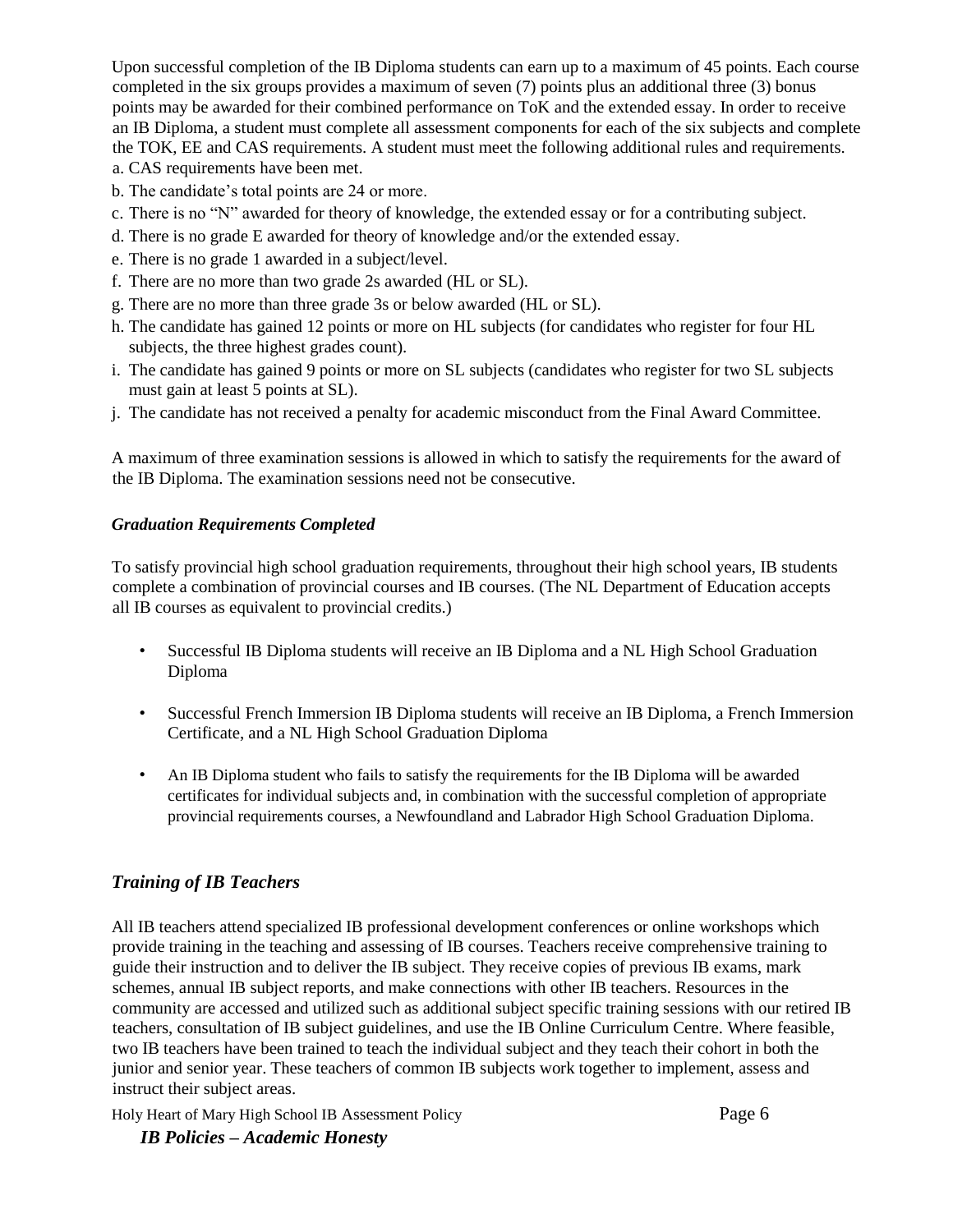Academic honesty is strictly enforced following the guidelines outlined in *Holy Heart of Mary's Academic Honesty Policy*.

### *Instances of Cheating can be described, but not limited to the following:*

- Giving or receiving information, looking on someone else's paper, or allowing someone else to see one's paper during an exam, test or quiz;
- Unauthorized receipt or distribution of exam, test or quiz contents, materials, or answer key;
- Use of unauthorized resources such as notes during an exam;
- Producing a form of assessment such as a project, paper or assignment for another student or asking someone to take an exam or produce a project, paper or assignment in the student's place;
- Copying work which was assigned to be done independently or letting others copy one's work.

### *Instances of Plagiarism can be described, but not limited to the following:*

• Any misrepresentation of another's work as one's own including copying of sentences, phrases, images, entire essays, passages from an undocumented source, musical scores, and other similar works.

### *Incidents of malpractice on any school-based or IB assessment will be addressed in the following ways*:

- the IB teacher informs the IB Coordinator and the school administrator that a candidate has engaged in malpractice
- a meeting is conducted between the student, parent, IB teacher, IB Coordinator, and school administrator
- the school's administrator provides consequences that act in accordance with the NL English School District's policies
- the student is required to agree that all future assessments will be completed following all of the principles of academic honesty in order to remain in the IB Diploma or IB course
- a record of the incident is kept by the school administration

### *IB Policies – Inclusive Assessment & Language Policies*

At Holy Heart of Mary High School all students are immersed in an inclusive environment in which a delivery model of services focusing on reasonable, non-intrusive accommodations is provided to students who have identified learning requirements. Upon admission to Holy Heart of Mary, parents contact a guidance counselor, a student support team is formed, and the processes outlined in our *Inclusive Assessment Policy* are enacted. Request for inclusive assessment arrangements for final IB exams must be submitted to IBO at the beginning of grade 12.